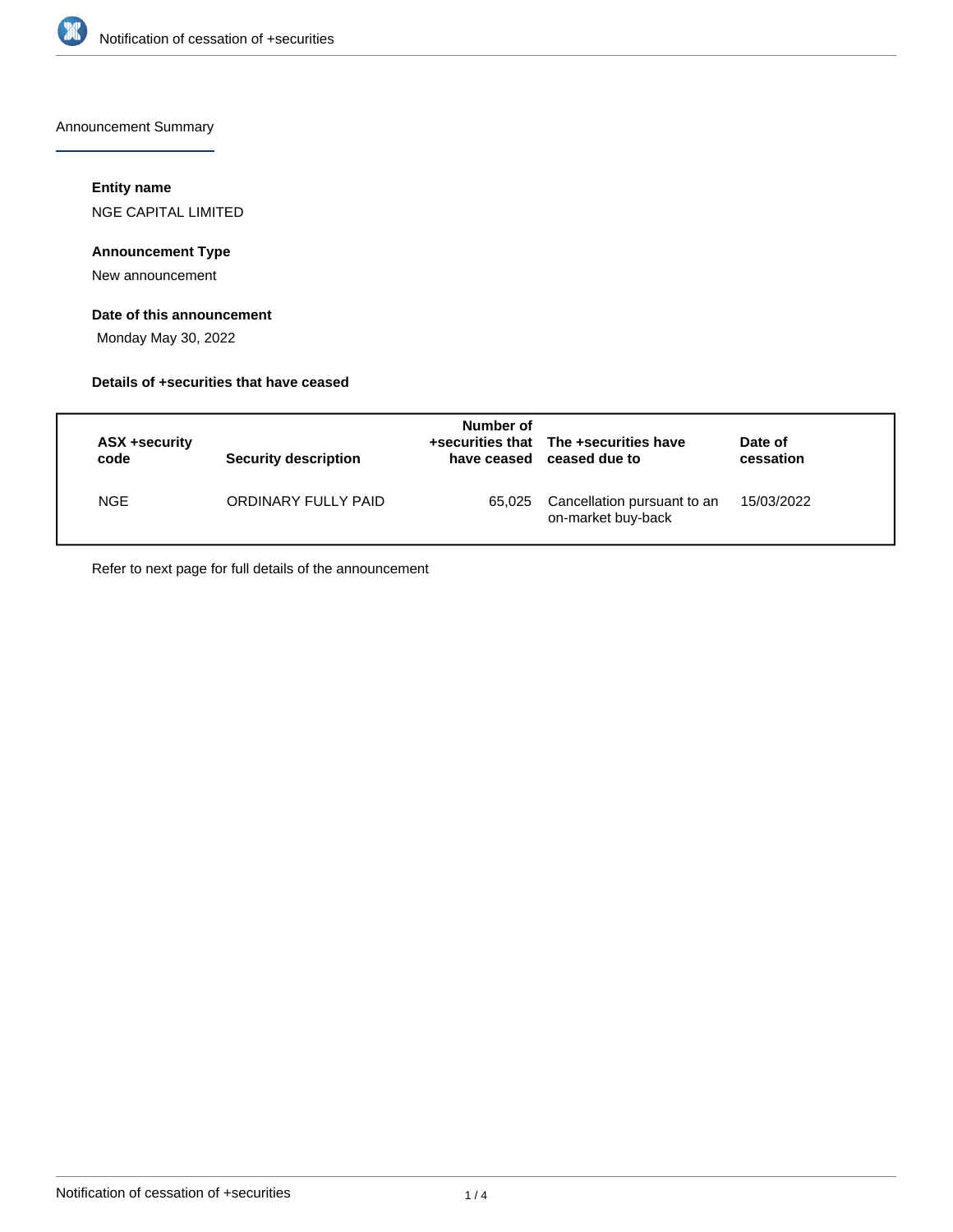

Part 1 - Announcement Details

## **1.1 Name of +Entity**

NGE CAPITAL LIMITED

We (the entity named above) provide the following information about our issued capital.

**1.2 Registered Number Type** ABN

**Registration Number** 31112618238

**1.3 ASX issuer code** NGE

#### **1.4 The announcement is** New announcement

# **1.5 Date of this announcement**

30/5/2022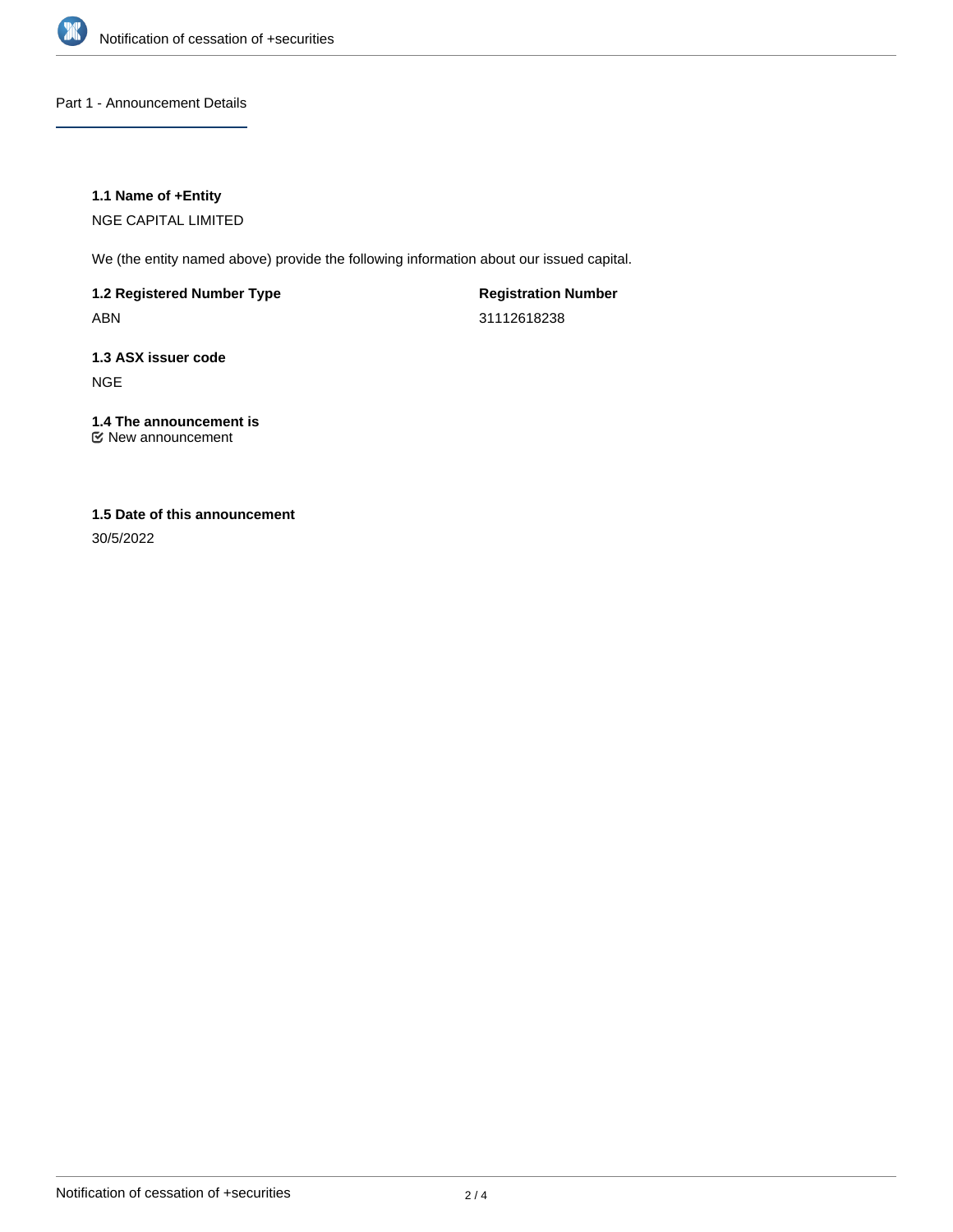

#### Part 2 - Details of +equity securities or +debt securities that have ceased

## **ASX +Security Code and Description**

NGE : ORDINARY FULLY PAID

#### **Quoted +equity securities or +debt securities that have ceased**

#### **Number of securities that have ceased**

65,025

**Reason for cessation** Cancellation pursuant to an on-market buy-back

| Date of cessation | Is the entity paying any consideration for the cessation? |  |
|-------------------|-----------------------------------------------------------|--|
| 15/3/2022         | ା Yes                                                     |  |

**In what currency is the consideration being paid?** AUD - Australian Dollar

# **Total consideration paid or payable for the securities** AUD 52,995.000000000000

#### **Any other information the entity wishes to notify to ASX about the cessation?**

This form Appendix 3H is for ASX administrative purposes only and replicates the infomation released to the Market on 22 April 2022 - Notification of Cancellation of Shares